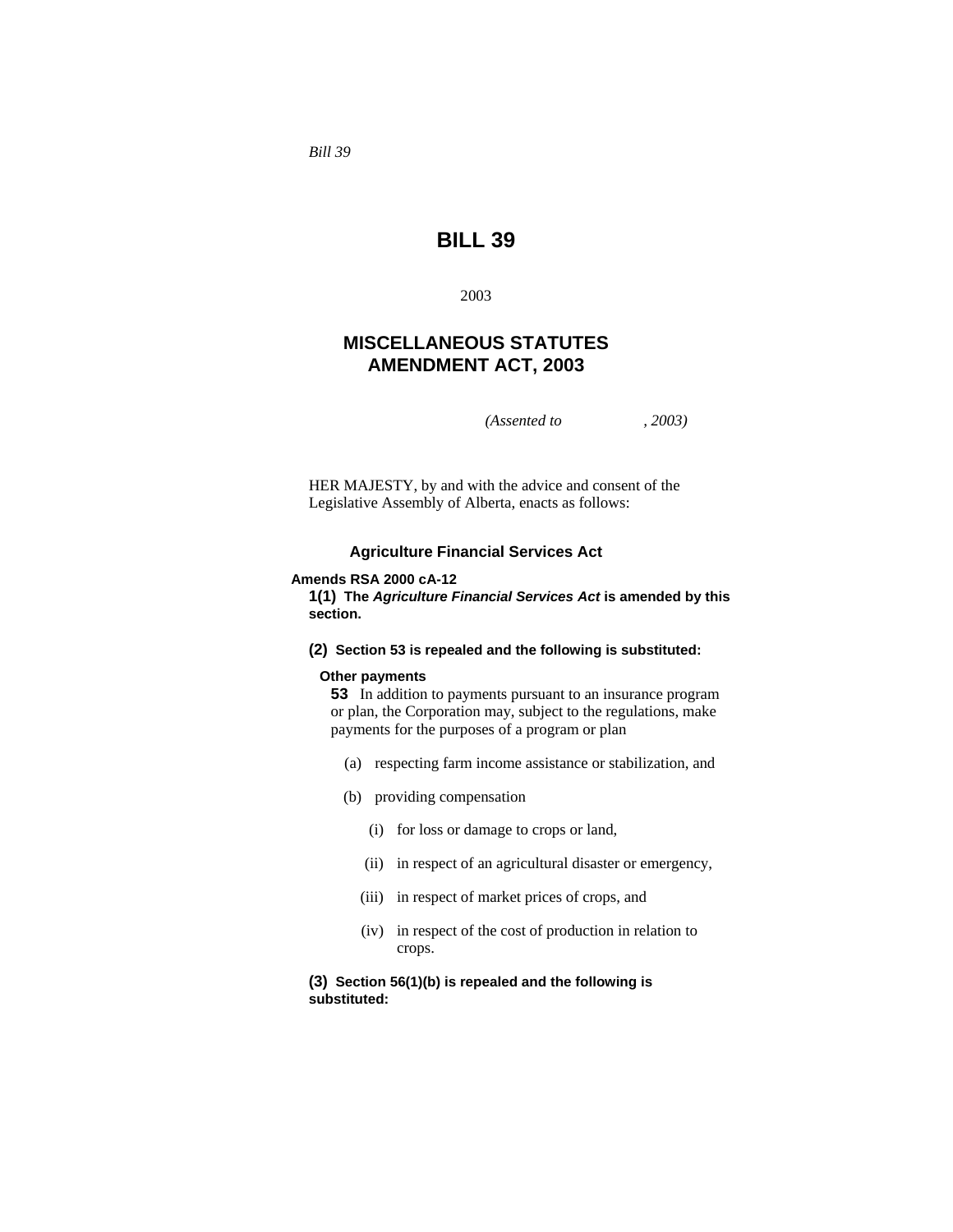- (b) with respect to a program or plan, other than an insurance program or plan, that provides for farm income assistance or stabilization or the payment of compensation for loss or damage to crops or land or in respect of agricultural disasters or emergencies,
	- (i) establishing such a program or plan;
	- (ii) governing the operation of a program or plan established under subclause (i);
	- (iii) governing the payments that may be provided under a program or plan established under subclause (i);
	- (iv) authorizing the recovery of overpayments or payments made in error, and governing the manner in which those overpayments and payments may be recovered;

# **Public Lands Act**

### **Amends RSA 2000 cP-40**

**2(1) The** *Public Lands Act* **is amended by this section.** 

#### **(2) Section 78 is repealed and the following is substituted:**

#### **Use of cordwood and timber**

**78(1)** Notwithstanding the *Forests Act*, a lease may also authorize the lessee to harvest timber on land contained in the lease.

**(2)** In the case of a lease referred to in subsection (1) the lessee shall, notwithstanding the terms of any applicable forest management agreement, pay timber dues and additional charges on the timber in accordance with the provision in the regulations under the *Forests Act* that prescribes the timber dues and other charges that are payable in respect of timber that is cut, damaged or destroyed under an authority granted by the Crown, other than a timber disposition under the *Forests Act*.

**(3)** A lessee who prepares land contained in the lease for cultivation may, without any further authorization, use wood on the land for fuel and for the construction of buildings and other improvements on the land.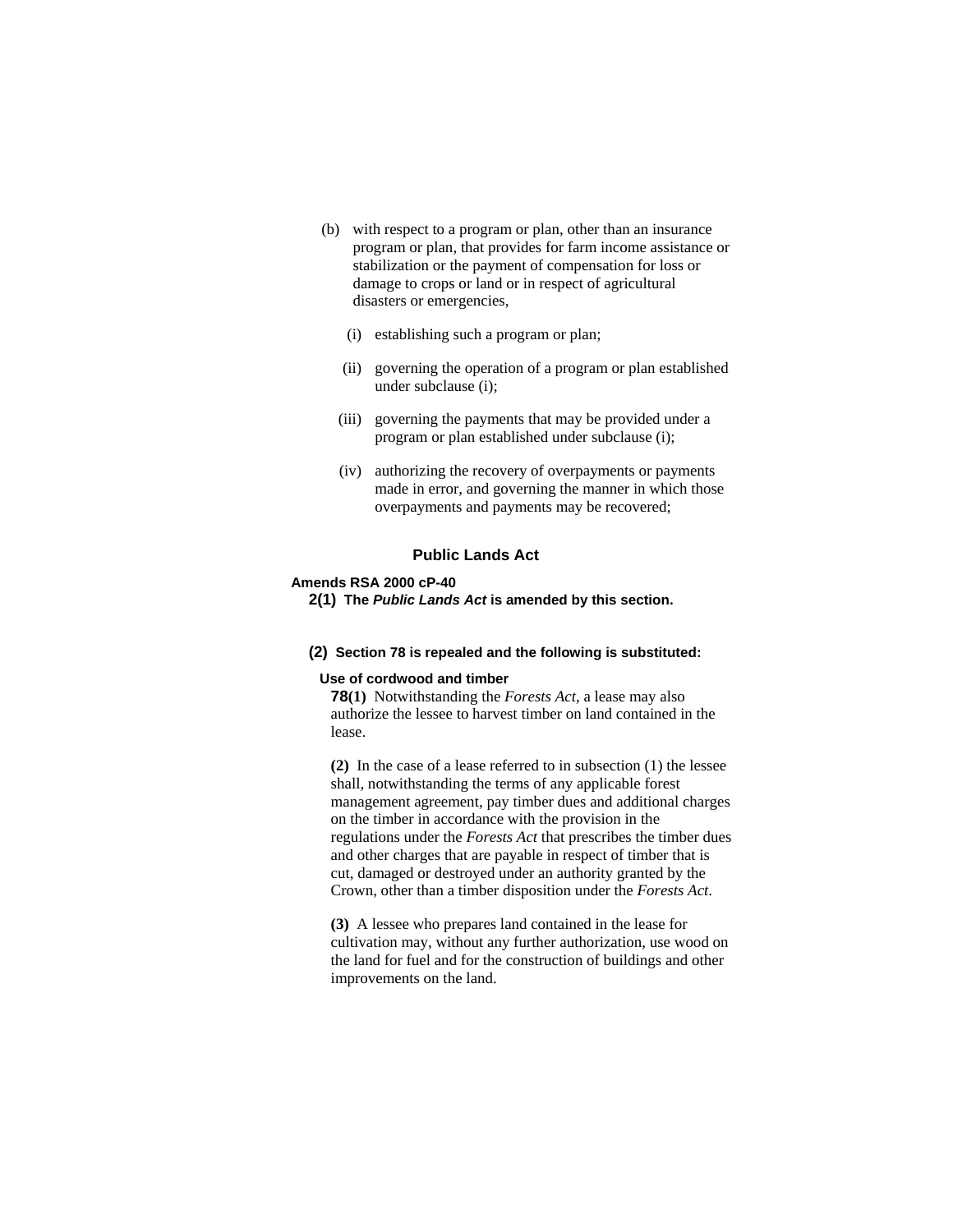**(3) Section 101 is amended by striking out** "78" **and substituting** "78(3)"**.** 

# **School Act**

# **Amends RSA 2000 cS-3**

**3(1) The** *School Act* **is amended by this section.** 

**(2) The following is added after section 144:**

#### **Protection from liability**

**144.1(1)** Trustees, employees of a board and school council members are not liable for any loss or damage caused by anything said or done or omitted to be done in good faith in the performance or intended performance of their functions, duties or powers under this Act or any other enactment.

**(2)** Volunteers are not liable for any loss or damage caused by anything said or done or omitted to be done in good faith in the provision of volunteer services for a board, or for any alleged neglect or default in the provision of volunteer services for the board by the volunteers.

**(3)** Subsections (1) and (2) do not provide a defence if the cause of action is defamation.

**(4)** This section does not affect the legal liability of a board.

### **Surface Rights Act**

# **Amends RSA 2000 cS-24**

**4(1) The** *Surface Rights Act* **is amended by this section.** 

# **(2) Section 1 is amended by repealing clause (g) and substituting the following:**

- (g) "occupant" means
	- (i) in respect of land belonging to the Crown,
		- (A) a person holding an instrument prescribed in the regulations by which an estate or interest in or another right or privilege relating to the land is granted or conveyed by or on behalf of the Crown, or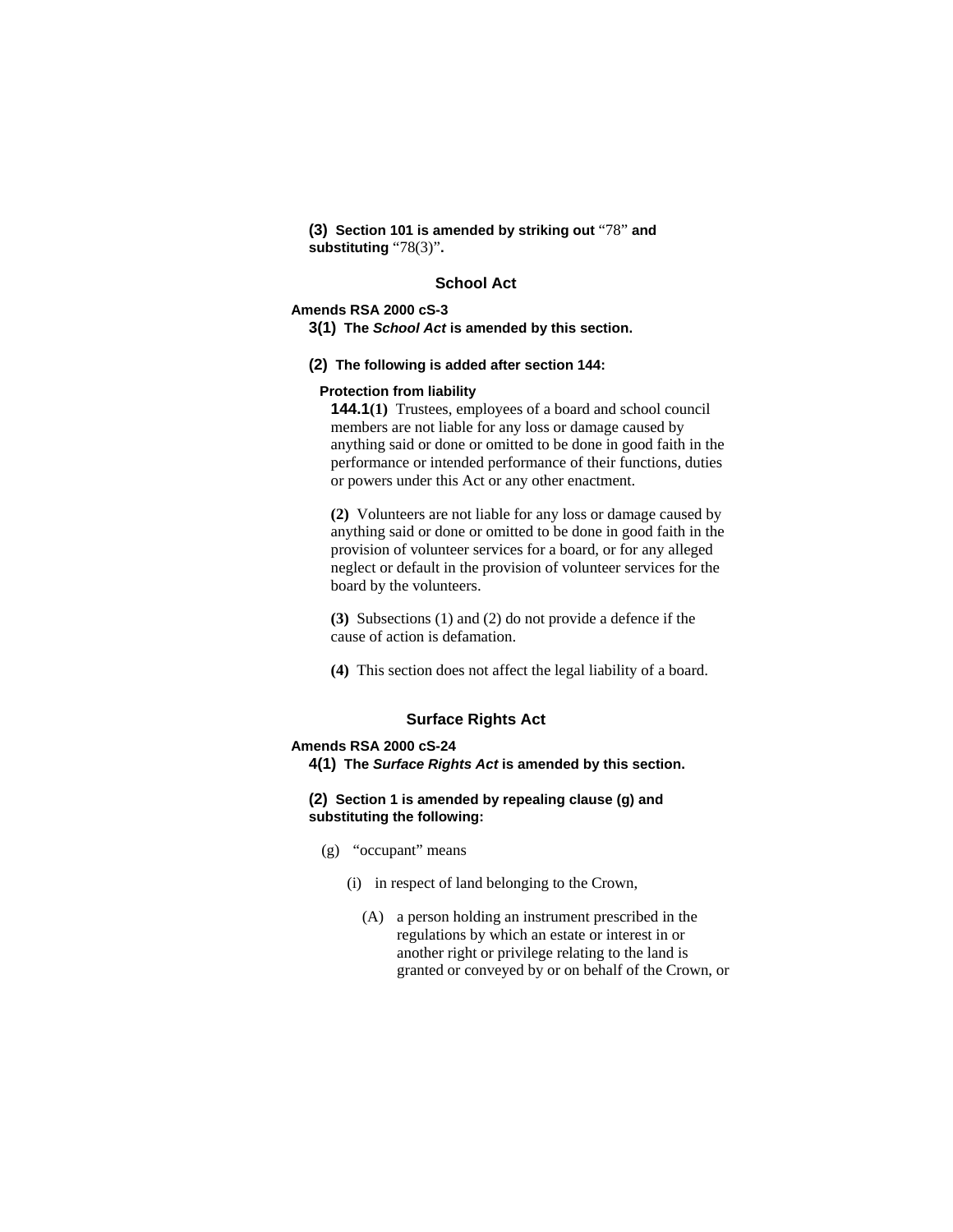- (B) an operator granted right of entry in respect of the land pursuant to a right of entry order,
- or
- (ii) in respect of land that does not belong to the Crown,
	- (A) a person, other than the owner, who is in actual possession of the land,
	- (B) a person who is shown on a certificate of title under the *Land Titles Act* as having an interest in the land, or
	- (C) an operator granted right of entry in respect of the land pursuant to a right of entry order;

# **(3) Section 41 is amended by adding the following after clause (g):**

 (h) prescribing instruments for the purposes of section  $1(g)(i)(A)$ .

#### **Explanatory Notes**

# **Agriculture Financial Services Act**

**1**(1) Amends chapter A-12 of the Revised Statutes of Alberta 2000.

(2) Section 53 presently reads:

*53 In addition to payments pursuant to an insurance program or plan, the Corporation may, subject to the regulations, make payments for the purposes of a program or plan providing compensation* 

- *(a) for loss or damage to crops or land;*
- *(b) in respect of farm income disaster or other agricultural disaster or emergency;*
- *(c) in respect of market prices of crops;*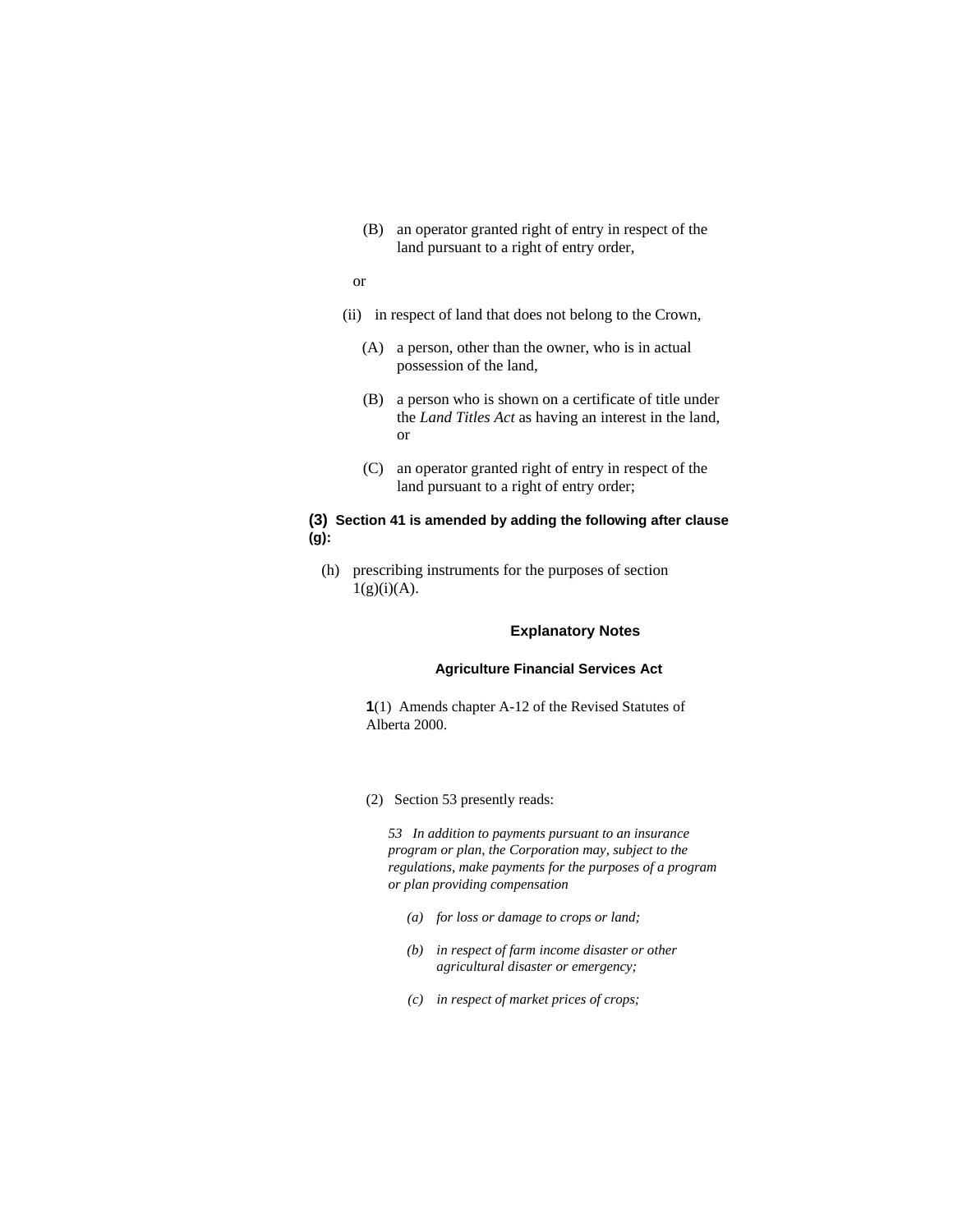- *(d) in respect of the cost of production in relation to crops.*
- (3) Section 56(1)(b) presently reads:

*56(1) The Lieutenant Governor in Council may make regulations,* 

- *(b) with respect to a program or plan, other than an insurance program or plan, that provides for the payment of compensation for loss or damage to crops or land or in respect of farm income disaster or other agricultural disaster or emergency,* 
	- *(i) establishing such a program or plan;*
	- *(ii) governing the operation of a program or plan established under subclause (i);*
	- *(iii) governing the compensation that may be provided under a program or plan established under subclause (i);*
	- *(iv) authorizing the recovery of overpayments of compensation or payments made in error, and governing the manner in which those overpayments and payments may be recovered;*

#### **Public Lands Act**

**2**(1) Amends chapter P-40 of the Revised Statutes of Alberta 2000.

#### (2) Section 78 presently reads:

*78(1) Every lessee who prepares land contained in the lessee's lease for cultivation may use wood for fuel and for the construction of buildings and improvements on the leased land without a permit.*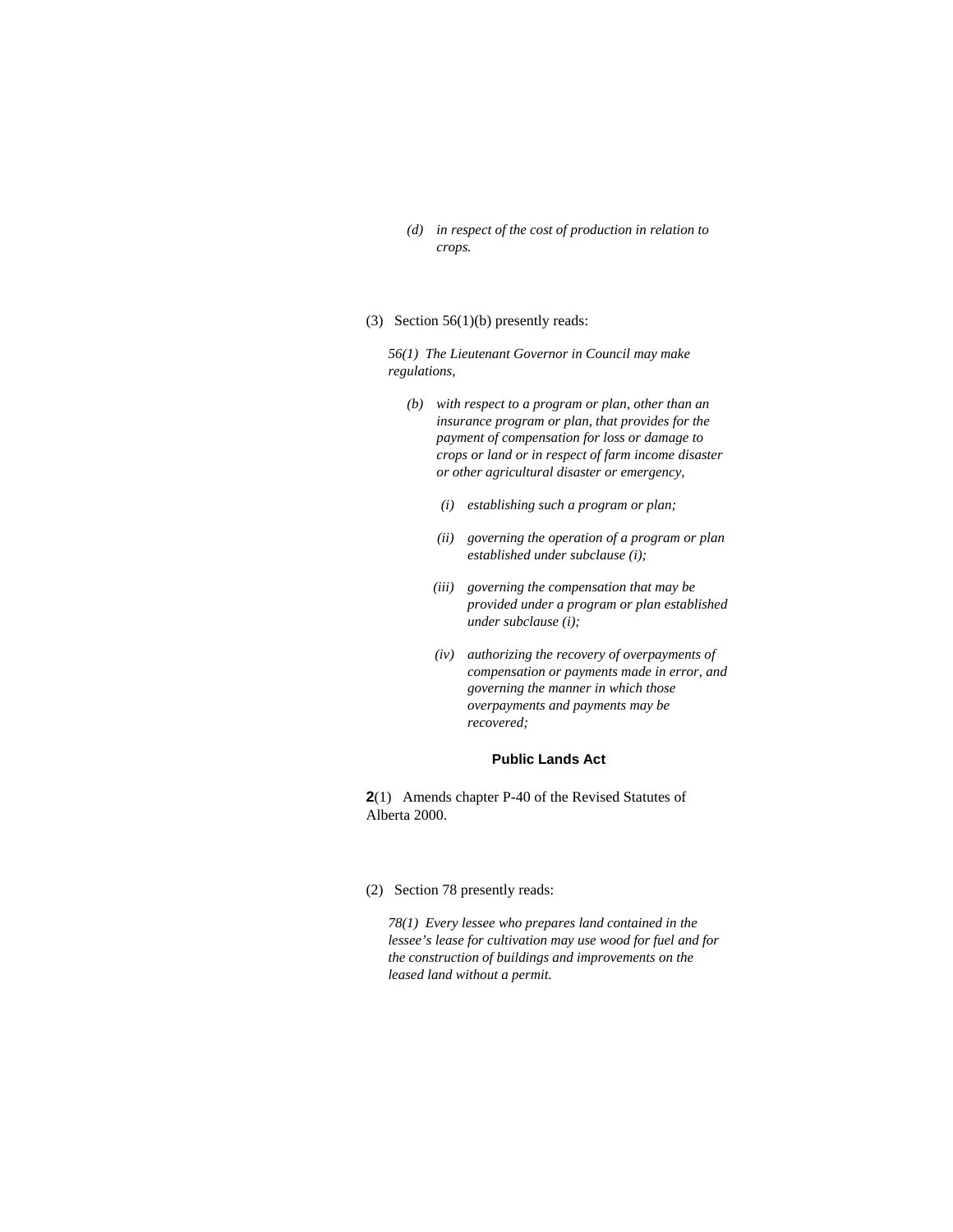*(2) Except as permitted by subsection (1), no lessee shall cut timber on land contained in the lessee's lease for any purpose without the authority of a permit issued pursuant to the regulations under the Forests Act.* 

### (3) Consequential. Section 101 presently reads:

*101 Section 78 applies, with the necessary changes, to homestead sales and the purchasers holding them.* 

#### **School Act**

**3**(1) Amends chapter S-3 of the Revised Statutes of Alberta 2000.

(2) Protection from liability.

#### **Surface Rights Act**

**4**(1) Amends chapter S-24 of the Revised Statutes of Alberta 2000.

- (2) Section 1(g) presently reads:
	- *1 In this Act,* 
		- *(g) "occupant" means* 
			- *(i) a person, other than the owner, who is in actual possession of land,*
			- *(ii) a person who is shown on a certificate of title under the Land Titles Act as having an interest in land,*
			- *(iii) an operator granted right of entry in respect of land pursuant to a right of entry order, or*